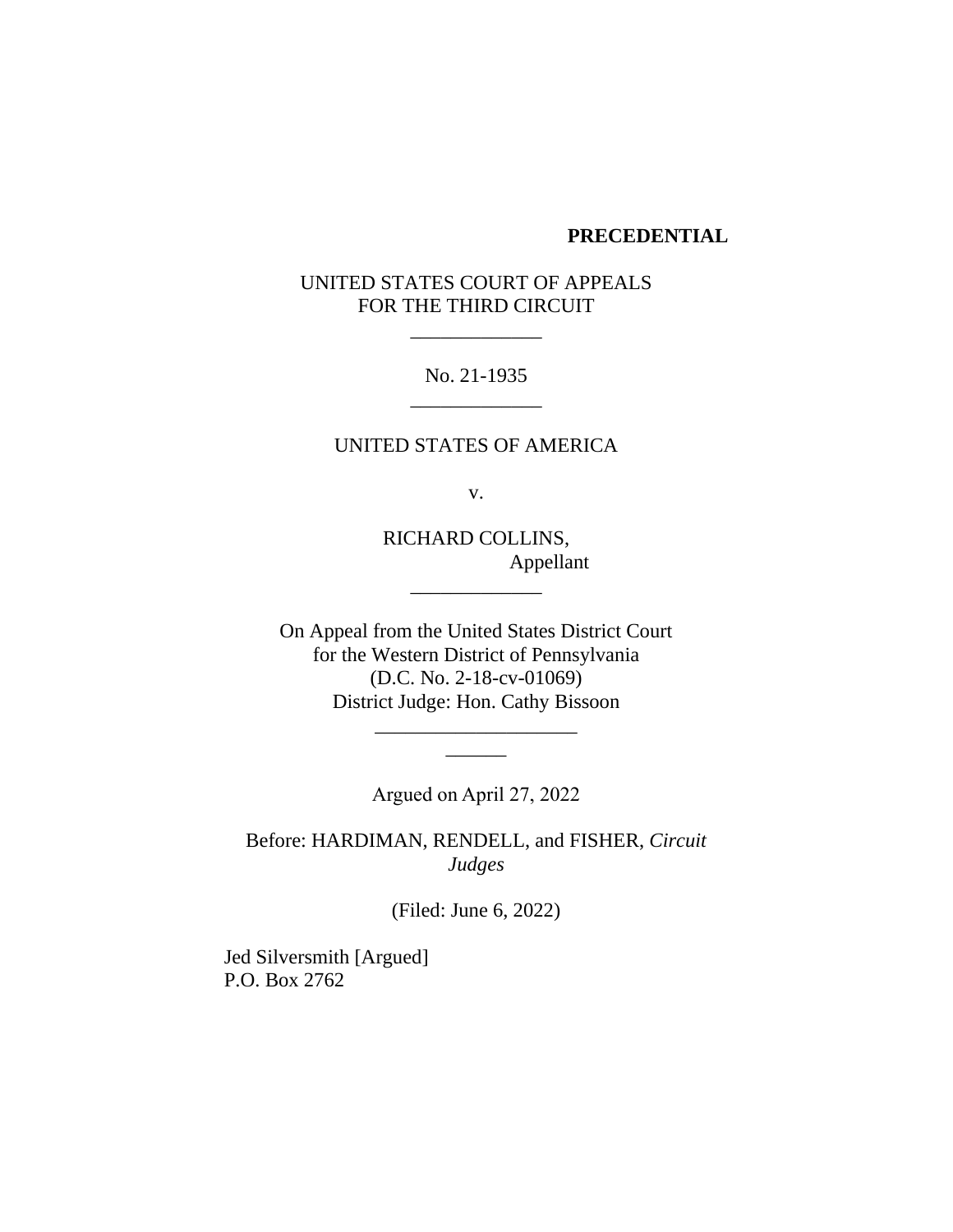Philadelphia, PA 19118

*Counsel for Appellant*

David A. Hubbert Julie C. Avetta [Argued] Arthur T. Catterall United States Department of Justice Tax Division Room 4333 950 Pennsylvania Avenue, N.W. P.O. Box 502 Washington, DC 20044

Cyndi K. Chung Office of United States Attorney 700 Grant Street Suite 4000 Pittsburgh, PA 15219

*Counsel for Appellee*

## OPINION OF THE COURT \_\_\_\_\_\_\_\_\_\_\_\_\_\_\_\_

\_\_\_\_\_\_\_\_\_\_\_\_\_\_\_\_

HARDIMAN, *Circuit Judge.*

Richard Collins appeals the District Court's order imposing civil penalties for his failure to report ownership of multiple foreign bank accounts. Because the Court did not err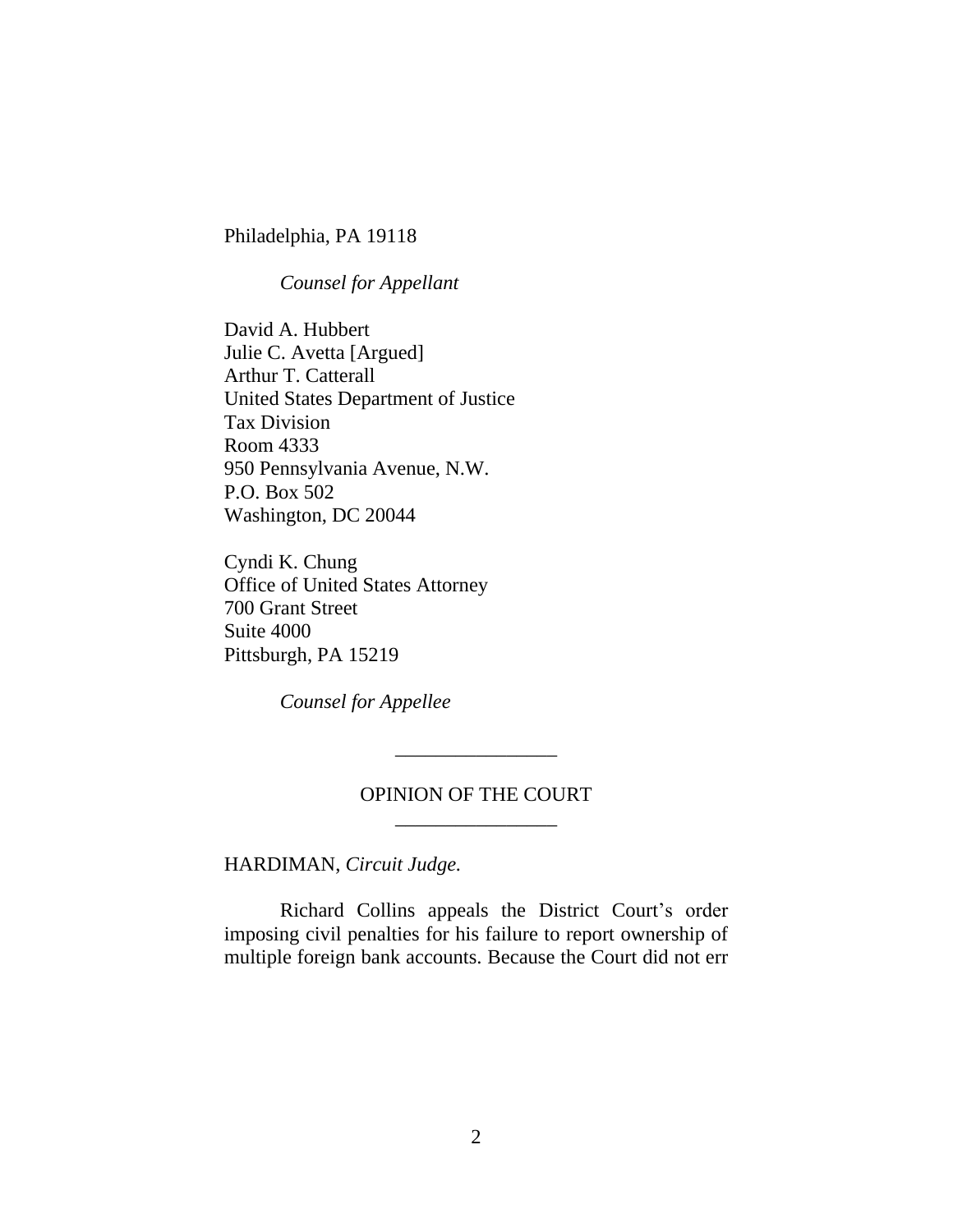when it held that Collins's failure to report these accounts was a willful violation of the Bank Secrecy Act, we will affirm.

I

Enacted in 1970, the Bank Secrecy Act requires United States citizens to report interests in foreign accounts with a value exceeding \$10,000. 31 U.S.C. § 5314; 31 C.F.R. §§ 1010.306(c), 1010.350(a); *see* Pub. L. No. 91-508, 84 Stat. 1114 (1970). Citizens must disclose these accounts through a Form TD–F 90–22.1, Report of Foreign Bank and Financial Accounts (FBAR). An FBAR is not a tax form and need not be filed with a tax return. *See* 31 C.F.R. §§ 1010.306(c), 1010.350(a). Yet the Internal Revenue Service has the authority to enforce reporting requirements, investigate violations, and assess and collect penalties. *Id.* § 1010.810(g). Congress also has authorized the Secretary of the Treasury to impose "a civil money penalty on any person" who fails to report a foreign account. 31 U.S.C.  $\S$  5321(a)(5)(A).

There is no dispute in this case that Richard Collins failed to report his foreign accounts. Collins is a dual citizen of the United States and Canada who, since the 1960s, has worked as a professor in the United States, France, and Canada. He opened bank accounts in all three countries to deposit his earnings. Collins also opened a Swiss bank account in the 1970s, though he never lived in Switzerland. Since Collins moved to the United States in 1994, he has maintained his foreign accounts and continued to receive small pension contributions into his French and Canadian accounts, which he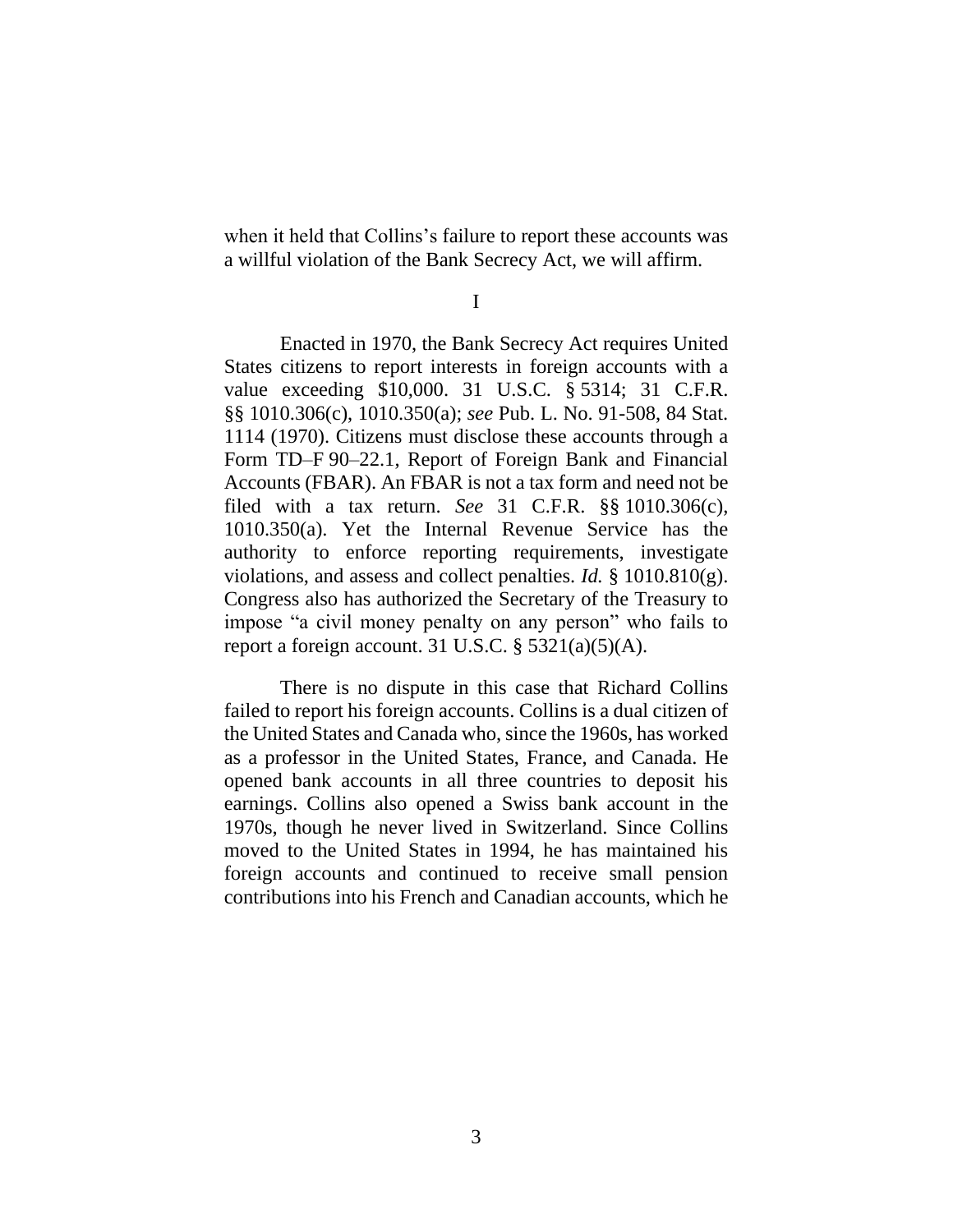would periodically sweep into his Swiss account. By late 2007, the balance of his Swiss account exceeded \$800,000.

Collins did not report any of his foreign bank accounts until he voluntarily amended his tax returns in 2010. At that time, the IRS accepted Collins into its Offshore Voluntary Disclosure Program, and his accountant prepared amended returns for 2002 to 2009, which yielded modest refunds stemming from large capital losses in 2002. Upon filing the amended returns, Collins withdrew from the Voluntary Disclosure Program, prompting an audit that uncovered an unforeseen issue. Because Collins invested in foreign mutual funds, his Swiss holdings were subject to an additional tax on passive foreign investment companies, 26 U.S.C. § 1291 *et seq*., which he failed to compute in his amended returns. The IRS audit determined that Collins owed an additional \$71,324 for 2005, 2006, and 2007, plus penalties. Collins made payment towards these overdue taxes and associated penalties.

Still worse for Collins, in June 2015 the IRS determined that since he withdrew from the Overseas Voluntary Disclosure Program, Collins wasliable for civil penalties under 31 U.S.C.  $\S 5321(a)(5)$  for his "willful failure" to report foreign accounts. App. 417. The maximum FBAR penalty for the willful failure to report a foreign bank account is the *greater* of \$100,000 or 50 percent of the account balance at the time of the violation. *See* 31 U.S.C. § 5321(a)(5)(C)(i), (D)(ii). Fortunately for Collins, the statute grants the agency some discretion, *see id.* § 5321(a)(2)—and specifies a cap for the FBAR penalty, *see id.* § 5321(a)(5)(C)(i). The IRS found Collins eligible for mitigation and assessed a civil penalty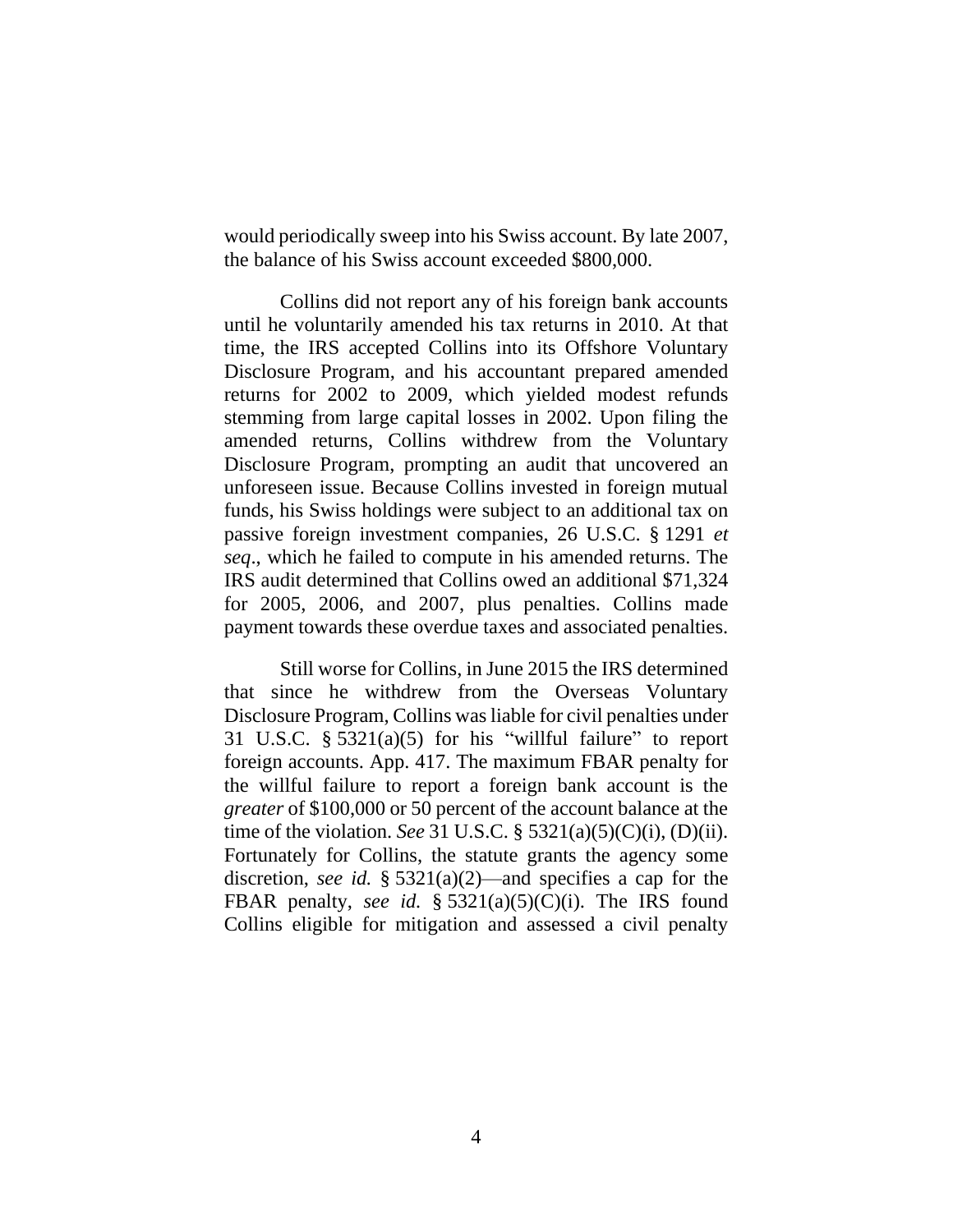totaling \$308,064 for 2007 and 2008. After Collins failed to pay, the Government sued to recover the penalty.

The District Court conducted a one-day bench trial and affirmed the agency's penalty calculation. *See United States v. Collins*, 2021 WL 456962, at \*4, \*11 (W.D. Pa. Feb. 8, 2021). The Court found a "decades‐long course of conduct, omission and scienter" by Collins in failing to disclose his foreign accounts, *id.* at \*4, before also finding that the IRS's penalty determination was neither arbitrary and capricious nor an abuse of discretion. *Id.* at \*5–7. The Court imposed the same FBAR penalty as the IRS, *id.* at \*11, and under the Federal Claims Collection Act (the Collection Act), 31 U.S.C. § 3717, awarded 1% per annum interest and a 6% per annum penalty for failure to pay pre- and post-judgment. As of the date of the judgment, the interest and penalties totaled \$98,200.

Collins filed this timely appeal.

#### II

The District Court had jurisdiction under 28 U.S.C. §§ 1331, 1345, and 1355 because this matter arises under a federal statute and the United States is the plaintiff seeking to recover civil penalties. We have jurisdiction under 28 U.S.C. § 1291 to review the District Court's final order imposing Collins's FBAR penalty.

## III

Collins claims the District Court erred when it found that he willfully failed to report his foreign bank accounts in 2007 and 2008 and that the IRS's penalty calculation was an abuse of discretion. Collins also argues the District Court erred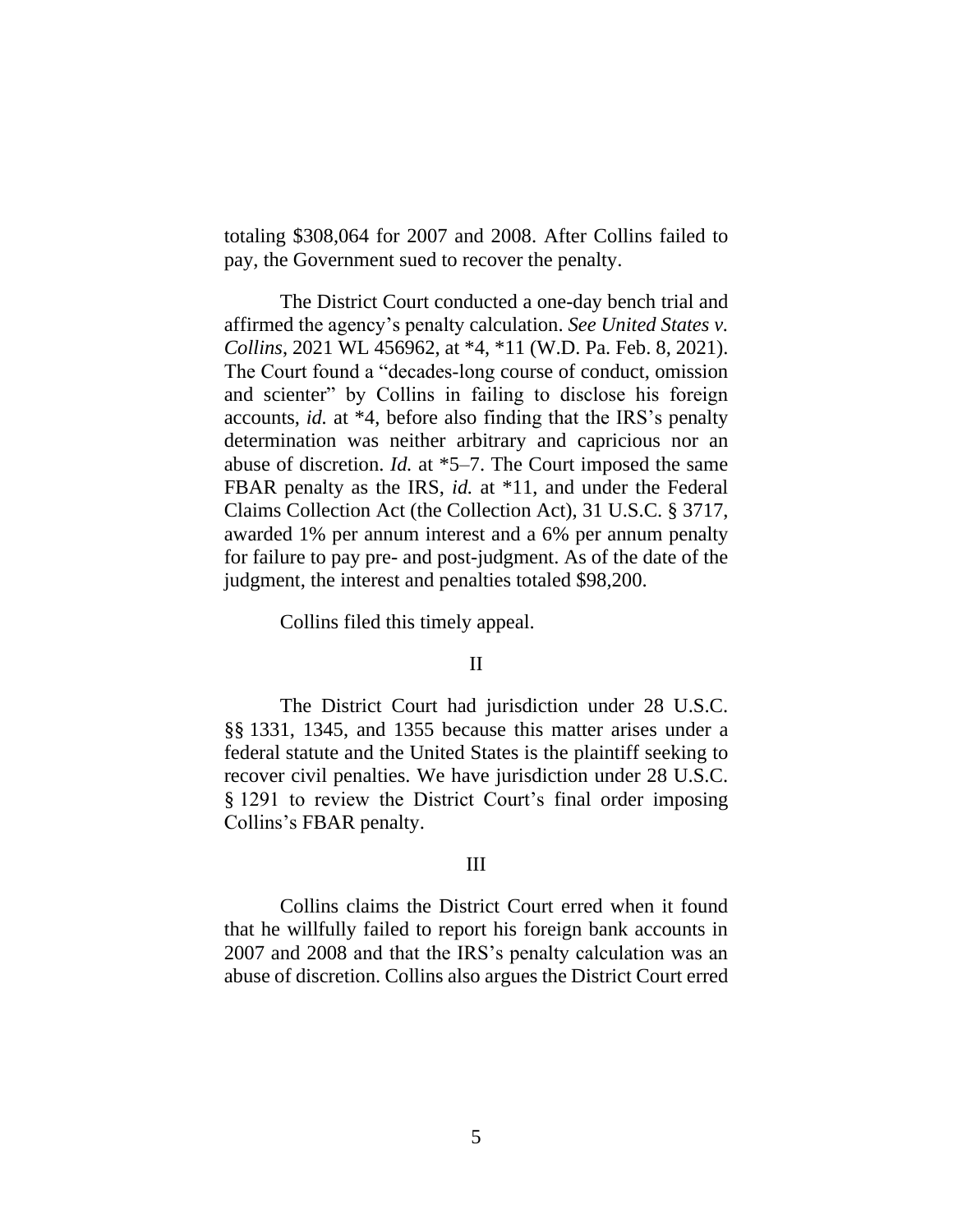by limiting his discovery regarding the IRS's penalty computation and by imposing interest and penalties pursuant to 31 U.S.C. § 3717. We consider each argument in turn.

A

Collins first challenges the District Court's finding that his failure to report the foreign accounts was willful. That finding was significant because the Bank Secrecy Act caps the penalty at \$10,000 if the violation is not willful, 31 U.S.C. § 5321(a)(5)(B)(i). We review the District Court's finding of a willful FBAR violation for clear error. *Bedrosian v. United States*, 912 F.3d 144, 152 (3d Cir. 2018). We also apply the usual civil standard of willfulness, which encompasses recklessness, to FBAR penalties. *Id*. at 152. Recklessness is "conduct that violates 'an objective standard: action entailing an unjustifiably high risk of harm that is either known or so obvious that it should be known.'" *Id.* at 153 (quoting *Safeco Ins. Co. of Am. v. Burr*, 551 U.S. 47, 58 (2007)). The dispositive question here is whether Collins knew or "(1) clearly ought to have known that (2) there was a grave risk" that he was not complying with the reporting requirement, "and if  $(3)$  he ... was in a position to find out for certain very easily." *Id.* (quoting *United States v. Carrigan*, 31 F.3d 130, 134 (3d Cir. 1994)).

Collins argues that the voluntary correction of his tax returns and application for amnesty prior to any investigation evidences a simple, honest mistake rather than willfulness. He faults the District Court for not considering that neither he, his accountant, nor his lawyer believed he owed any tax prior to the audit. He also points to his prompt payment towards the passive foreign investment company tax as evidence of good faith compliance inconsistent with willfulness. Finally, Collins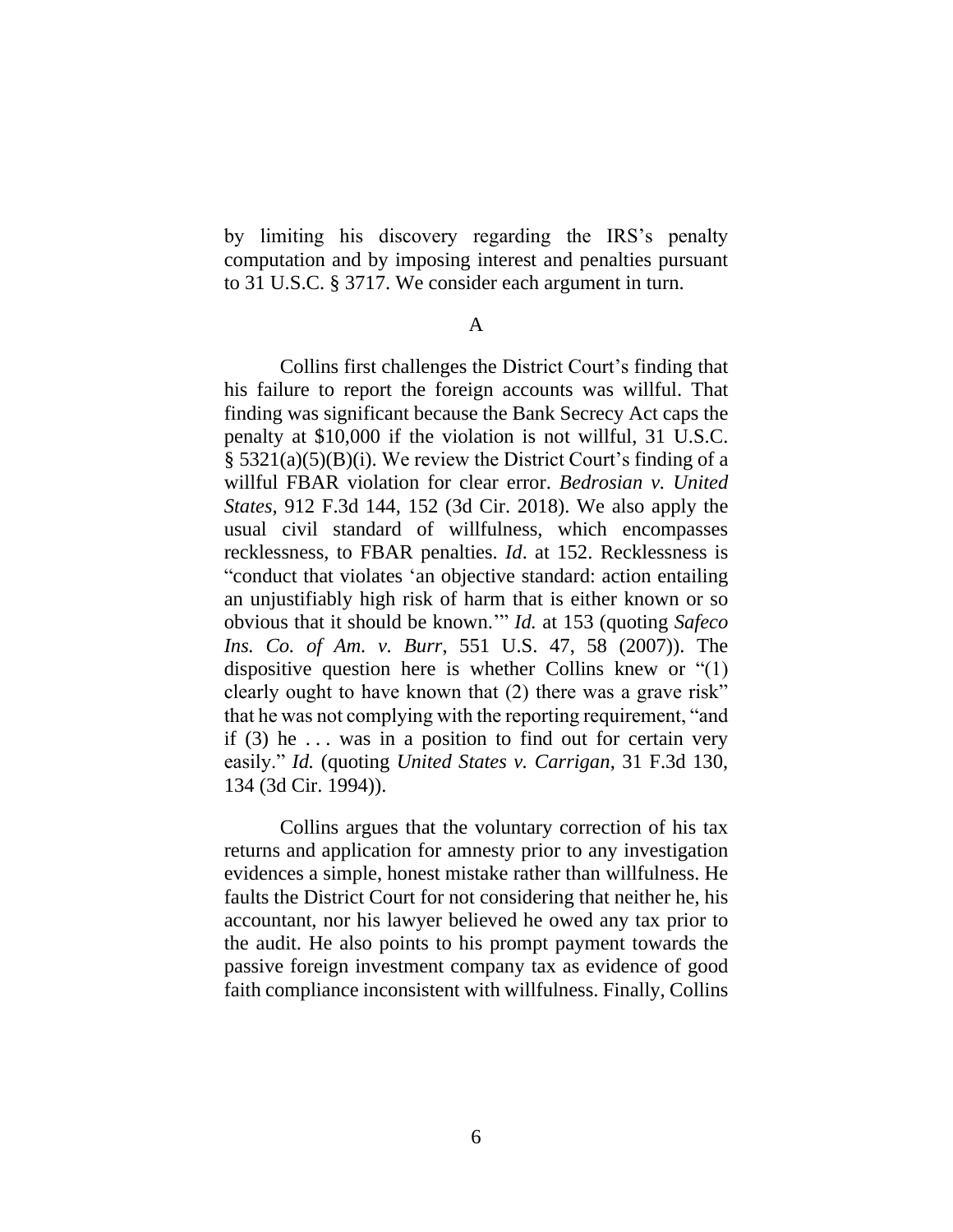contends he could not have been expected to know about the FBAR requirement since his experienced accountant was unaware of the reporting requirement and believed it to be new. (In fact, the requirement has been in place since the 1970s.)

The District Court concluded that Collins's failure to disclose his foreign accounts was willful—not just reckless, but with "an actual intent to deceive." *Collins*, 2021 WL 456962, at \*1. A "sophisticated taxpayer," Collins was aware of his foreign accounts when he approved his tax filings and intentionally managed the accounts to avoid disclosure. *Id.* For example, Collins purposefully avoided receiving mail from his Swiss bank in the United States and, at one point, expressed a desire to "discreetly" transfer funds to the United States for a mortgage transaction. *Id.*

Collins offered various explanations over the years to justify his conduct, but the District Court found them unpersuasive. In 2010, Collins claimed he believed filing an IRS Form W-9 with his Swiss bank satisfied all reporting requirements—including those banks for which he did not file a Form W-9. In 2013, he justified his failure to report by citing his reliance on advice in the 1970s from an official at the U.S. Embassy in Paris. He next justified his non-disclosure in 2014 by explaining that his Swiss bank advised that withholding at the source absolved him of any further tax obligations. Finally, in 2015 Collins excused his failure to report by suggesting that Swiss law had prohibited him from even acknowledging the existence of his private bank accounts. The District Court found these justifications "objectively unreasonable." *Collins* 2021 WL 456962, at \*1.

Our review of the record leads us to conclude that the District Court committed no error, much less clear error, when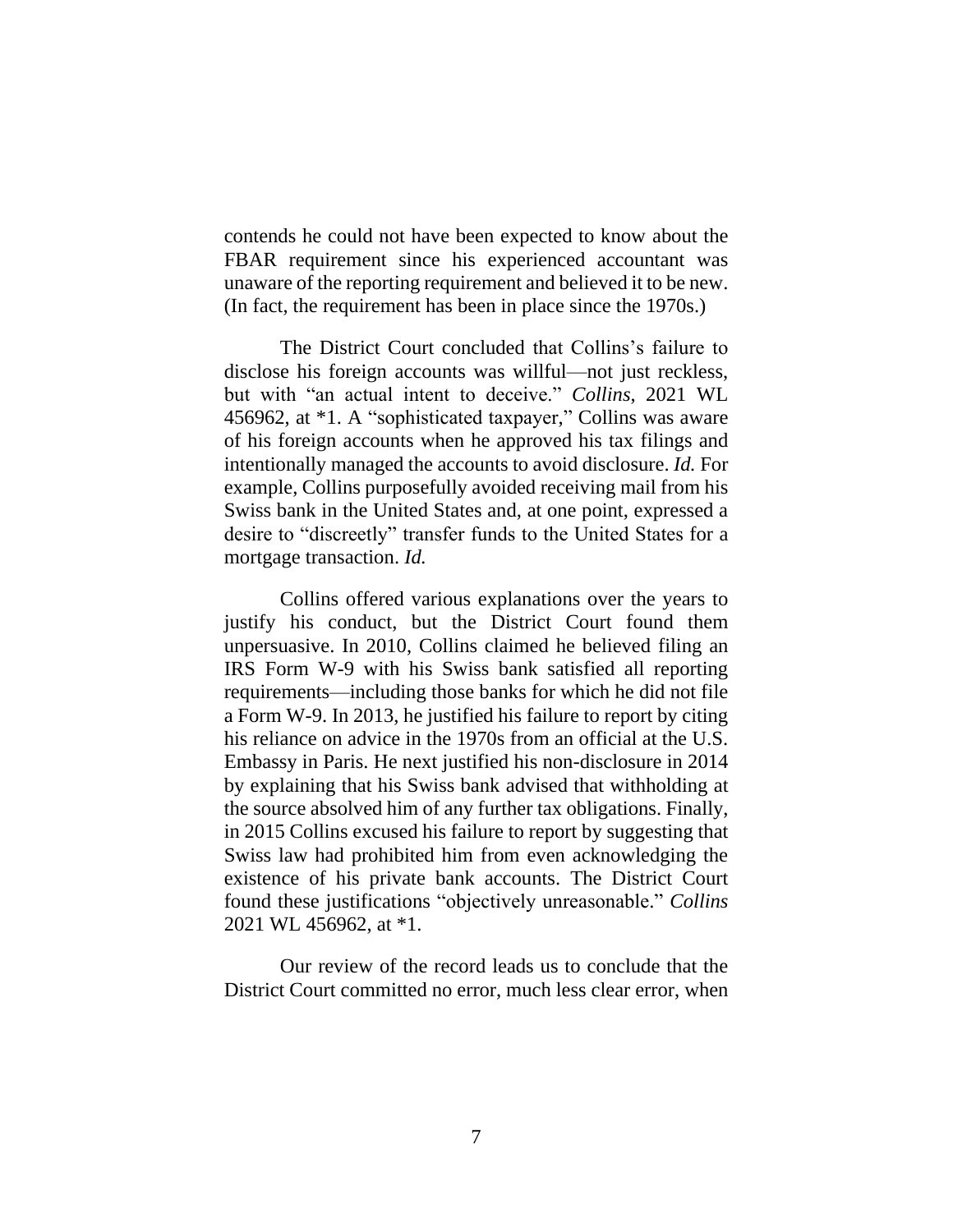it found that Collins's failure to disclose his foreign accounts was willful. Schedule B of IRS Form 1040 contains a checkthe-box question (line 7a) that places a taxpayer on notice of this obligation. IRS, OMB No. 1545-0074, Schedule B (Form 1040) (2007). Schedule B directs taxpayers to check "Yes" if they had authority over, or an interest in, a foreign account. *Id.* ("At any time during 2007, did you have an interest in or a signature or other authority over a financial account in a foreign country, such as a bank account, securities account, or other financial account? See page B-2 for exceptions and filing requirements for [FBAR]"). Collins repeatedly checked "No" and filed no FBAR until 2010. He filed returns indicating he had no foreign financial accounts while managing investments worth hundreds of thousands of dollars in his French, Canadian, and Swiss accounts (even after engaging an accountant in 2005). So we agree with the District Court that Collins did not plausibly claim he should not have known about the FBAR filing requirement. *See Kimble v. United States*, 991 F.3d 1238, 1242–43 (Fed. Cir. 2021), *cert. denied*, 142 S. Ct. 98 (2021) (holding that a taxpayer has inquiry notice of the FBAR reporting requirement even if failing to read line 7a of Schedule B).

Collins claims the District Court gave insufficient weight to his voluntary filing of amended returns, prompt payment of overdue taxes, and subjective belief that he did not owe tax. But disagreement with the District Court's weighing of evidence does not establish clear error. And it is wrong to suggest that "a voluntary correction ... should be legally sufficient to negate willfulness as a matter of law." Collins Br. 38; *United States v. Klausner*, 80 F.3d 55, 63 (2d Cir. 1996) ("[E]ventual cooperation with the government does not negate willfulness."). The penalties imposed under the Bank Secrecy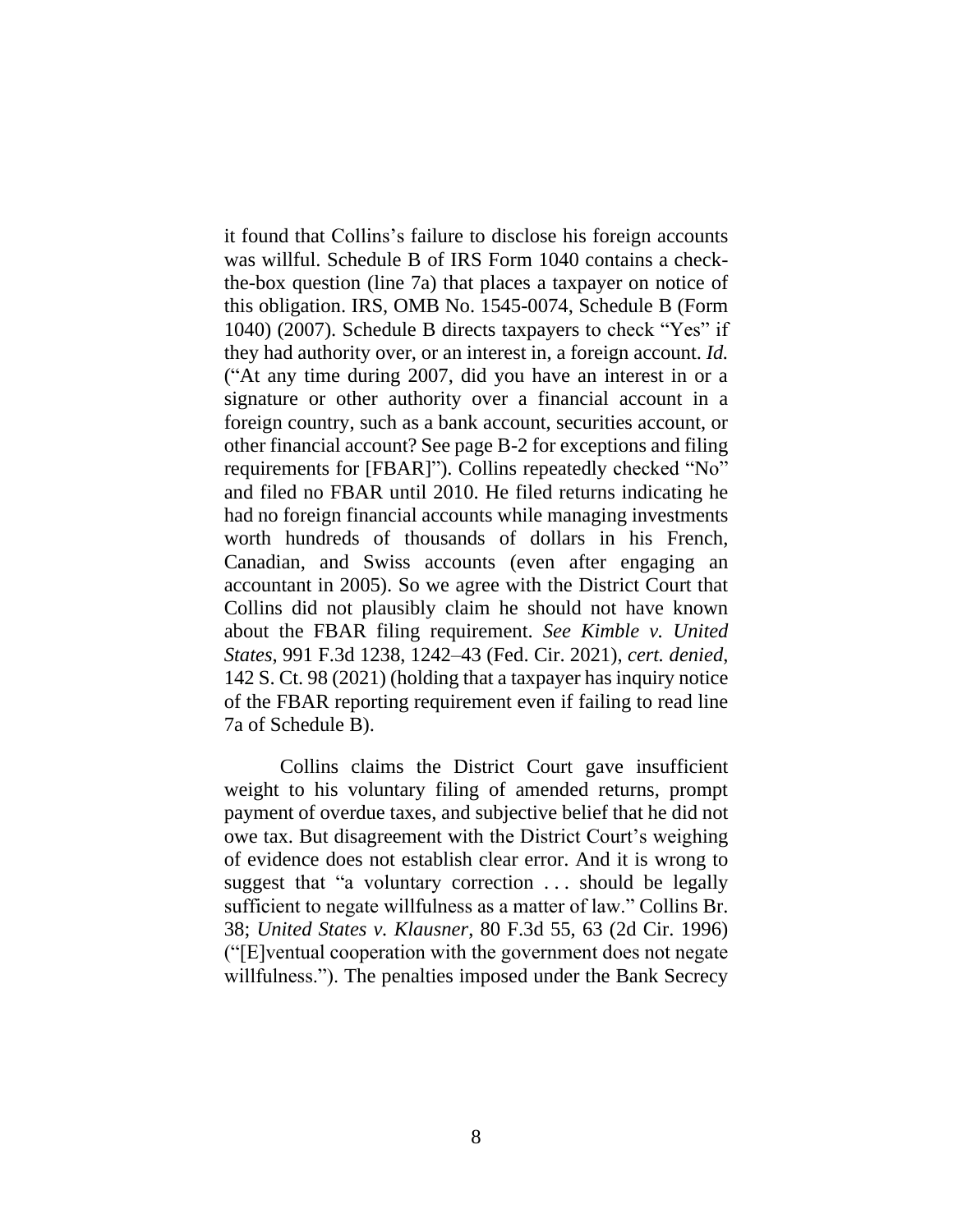Act stem from Collins's failure to disclose foreign assets, not his failure to pay overdue tax. A subjective belief he owed no tax is, at best, tangential to the core inquiry of a § 5314 violation—whether a taxpayer "clearly ought to have known" of his obligation to report his interest in foreign financial accounts. *Bedrosian*, 912 F.3d at 153. Put simply, Collins should have known of that obligation.

Collins had undisclosed foreign accounts, constructive knowledge of the requirement to disclose his accounts, and falsely represented that he had no such accounts. Therefore, the District Court did not clearly err when it held that Collins willfully violated the reporting requirement of § 5314.

B

Collins next challenges the IRS's imposition of a \$308,064 penalty under the Bank Secrecy Act. We review de novo the affirmance of the IRS's penalty calculation. *See, e.g.*, *Pennsylvania, Dep't of Pub. Welfare v. U.S. Dep't of Health & Hum. Servs.*, 647 F.3d 506, 511 (3d Cir. 2011). So we apply the same standard of review as the District Court to the underlying agency decision. *Id.*

Courts will set aside the IRS's determination of a penalty only if it was arbitrary, capricious, an abuse of discretion, or otherwise not in accordance with law. *See, e.g.*, *Kimble*, 991 F.3d at 1242. Under this standard, we will uphold an agency determination where there is a "rational connection between the facts found and the choice made." *Frisby v. U.S. Dep't of Hous. and Urb. Dev.*, 755 F.2d 1052, 1055 (3d Cir. 1985) (quoting *Burlington Truck Lines v. United States*, 371 U.S. 156, 168 (1962)). Moreover, because the IRS "is charged with choosing the means by which to enforce and achieve the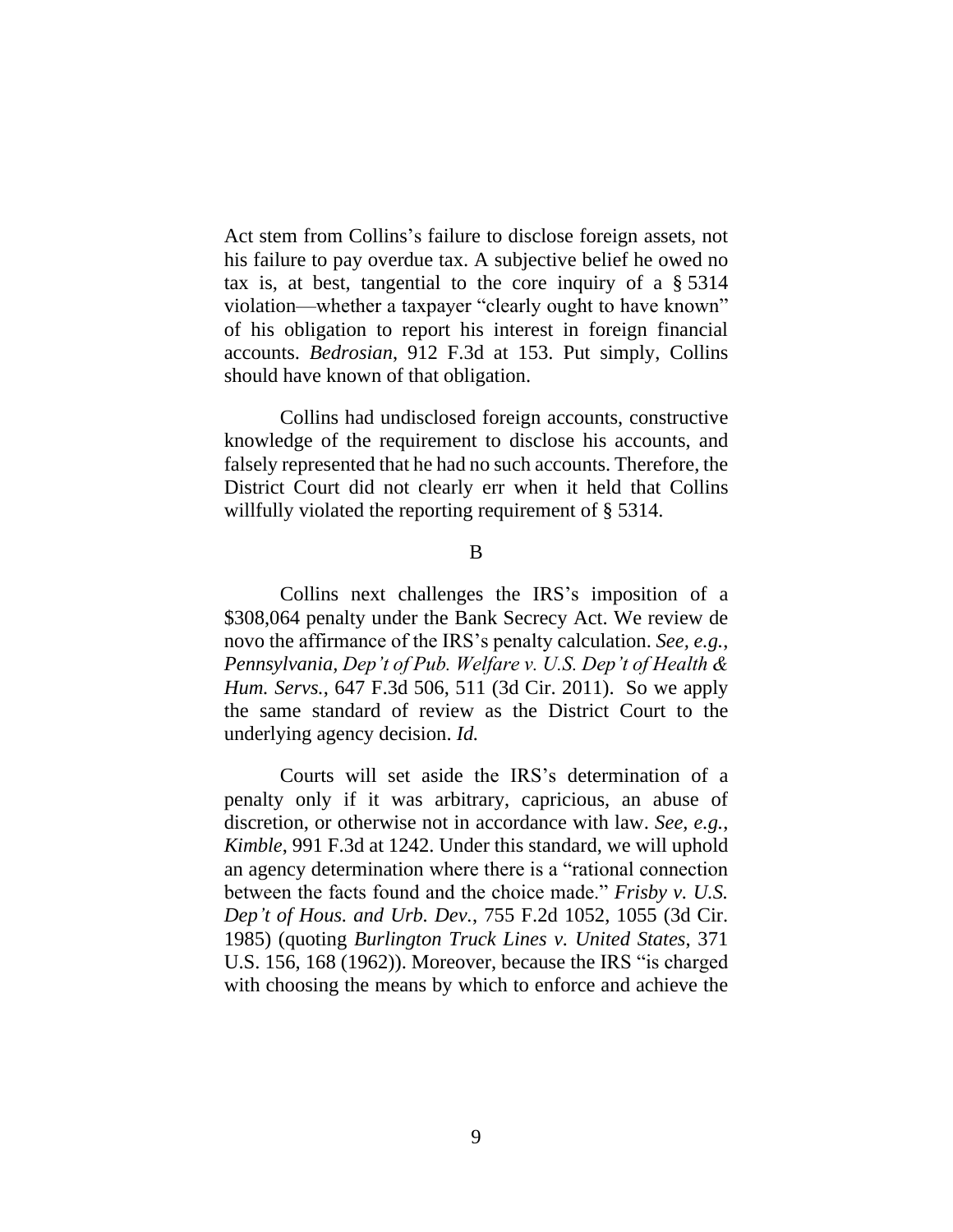goals" of the Bank Secrecy Act, "heightened deference is due to the agency's penalty assessment." *See Sultan Chemists, Inc. v. U.S. EPA*, 281 F.3d 73, 83 (3d Cir. 2002). The court "must ensure that, in reaching its decision, the agency examined the relevant data and articulated a satisfactory explanation for its action, including a rational connection between the facts found and the choice made." *Prometheus Radio Project v. FCC*, 373 F.3d 372, 389–90 (3d Cir. 2004) (internal quotation marks omitted). Only rarely are IRS proceedings considered "so insufficient as to mandate de novo review." *Rum v. United States*, 995 F.3d 882, 893 (11th Cir. 2021), *cert. denied*, 142 S. Ct. 591 (2021).

Prior to trial, the District Court said it would review the validity of the IRS's penalty calculation de novo. The District Court observed that some courts have reviewed FBAR penalty assessments under an abuse of discretion standard borrowed from § 706 of the Administrative Procedure Act, but opined that the application of this standard is "limited in the FBAR context because Congress did not enumerate factors for the Secretary to consider in calculating the FBAR penalty." *Collins*, 2021 WL 456962 at \*5. In its decision, however, the District Court modified its approach somewhat, upholding the IRS's \$308,064 FBAR penalty under both de novo, *id.* at \*4, and abuse of discretion standards, *id.* at \*6–7. Collins labels the Court's abuse of discretion analysis an "impermissible change," but does not explain why it was improper or how it worked to his detriment. Collins Br. 52.

In this case, the IRS's proceedings were not so insufficient as to require de novo, rather than the usual abuse of discretion, review. Contrary to Collins's complaint of "scant evidence" to support the determination of his penalty, Collins Br. 42, the record demonstrates the facts on which the IRS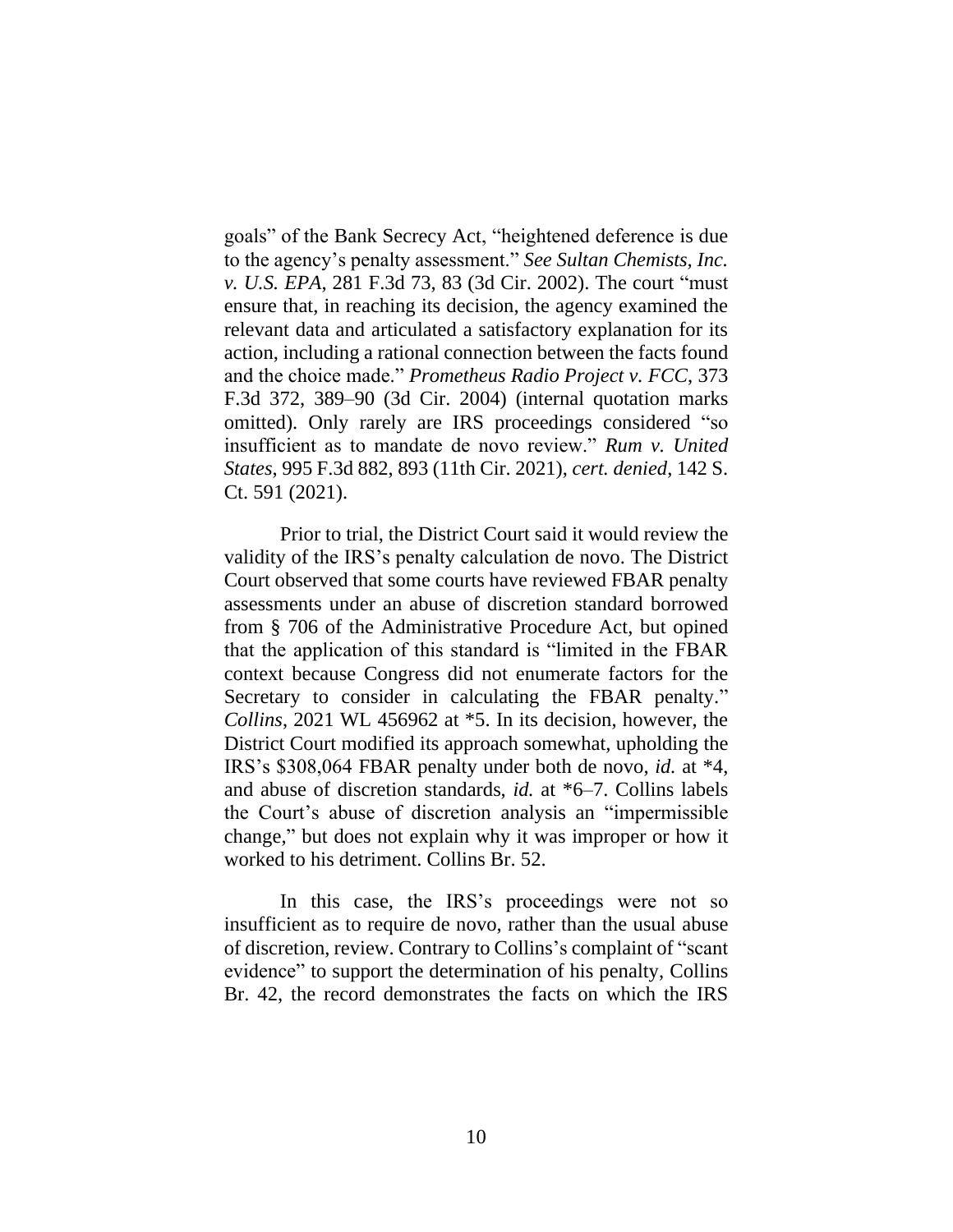relied and the process by which the IRS computed, mitigated, and assessed Collins's penalty. The record shows the IRS's penalty calculation was not arbitrary, capricious, an abuse of discretion, or otherwise not in accordance with law. *See* 5 U.S.C. § 706(2)(A). The IRS revenue agent's worksheet demonstrates that she determined foreign balances from Collins's bank accounts and his belated FBAR disclosures. The revenue agent also found that Collins qualified for mitigation under the Internal Revenue Manual (the Manual). She then calculated the mitigated penalty based on the 2007 and 2008 account balances and assigned half to each year. The revenue agent then found this mitigated penalty "excessive" given Collins's facts and circumstance and further reduced the proposed penalty for each year. The amounts ultimately assessed against Collins, while substantial, represented an additional 50% reduction of the mitigated penalty for which he qualified—an overall reduction of 75% below the maximum penalty. The evidence is far from "scant"—the record supports the agency's computation, mitigation, and further reduction of the penalties assessed against Collins. The revenue agent followed the Manual and the agency did not act arbitrarily. Collins's penalty is well below the amount permitted by law and the administrative record supports a rational connection between the agency's findings and the penalty assessed. So the District Court did not err when it held that the IRS did not abuse its discretion.

### IV

Collins also argues he should have been able to take discovery regarding internal IRS discussions about the computation of his FBAR penalty. "We review a district court's discovery orders for abuse of discretion, and will not disturb an order absent a showing of actual and substantial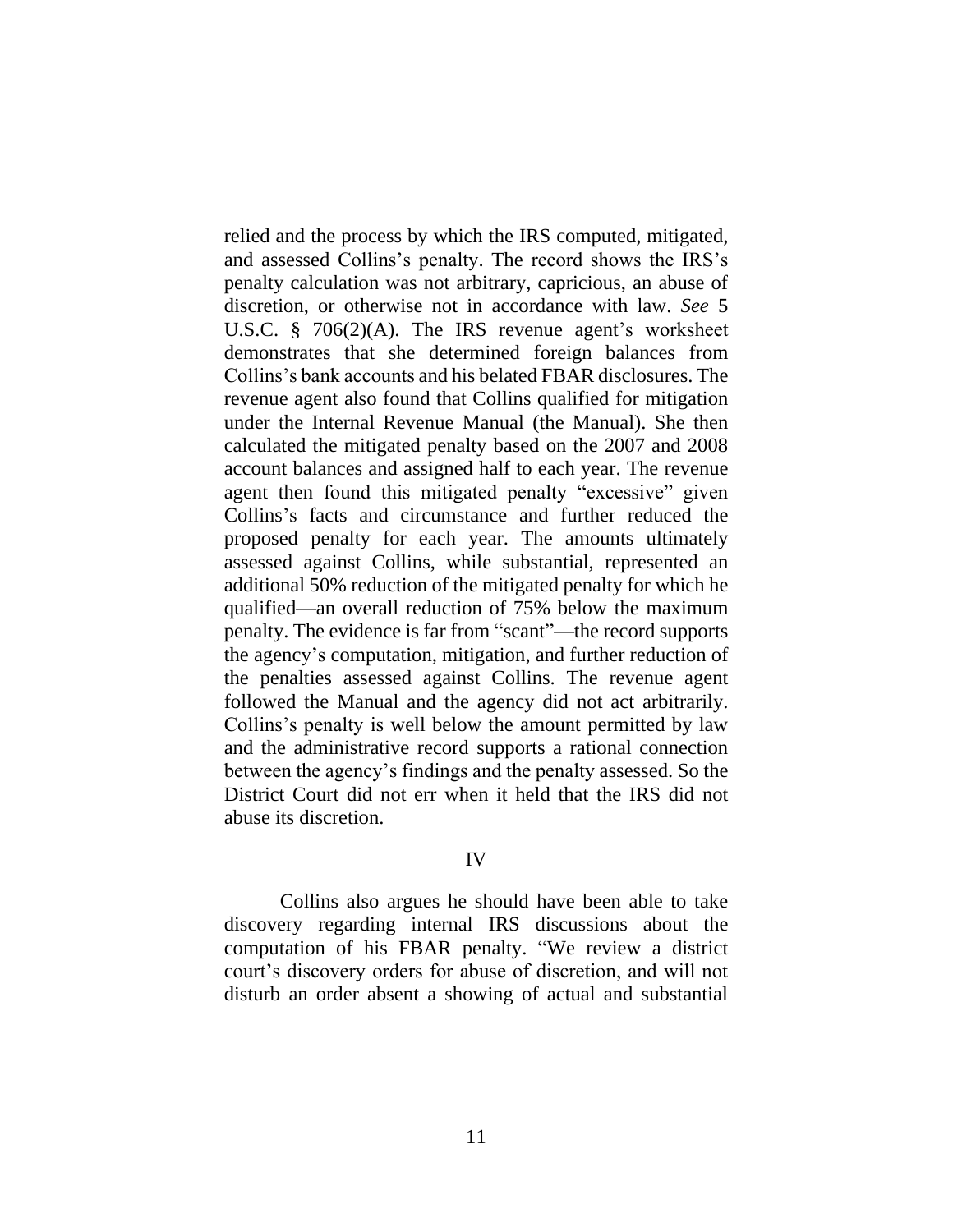prejudice." *Anderson v. Wachovia Mortg. Corp.*, 621 F.3d 261, 281 (3d Cir. 2010). To demonstrate an abuse of discretion, Collins "must show that the court's decision was arbitrary, fanciful or clearly unreasonable." *Democratic Nat'l Comm. v. Republican Nat'l Comm.*, 673 F.3d 192, 201 (3d Cir. 2012) (internal quotation omitted). He has not done so.

In a protective order, the magistrate judge held "that the opinions, conclusions, and reasoning of IRS officials are irrelevant to the ultimate issue in dispute, i.e., a determination of whether the Defendant's conduct was willful." App. 2. The order noted that the United States "agree[d] to produce a witness regarding the 2007 and 2008 FBAR audit of the Collins[es] which is at issue," App. 2, and permitted Collins to take discovery regarding the audit, but only "other than to seek information about the opinions, conclusions, and reasoning of government officials." App. 5.

The District Court concluded it possessed the "fundamental documents" that formed the basis of the IRS's penalty calculations. They included: Collins's Offshore Voluntary Disclosure Program submissions, FBAR filings, correspondence with the IRS, foreign account statements, and the IRS's FBAR decision documents. *Collins*, 2021 WL 456962127 at \*6. Moreover, the revenue agent responsible for calculating Collins's penalty testified at trial. Collins contends that he is entitled to discovery from the revenue agent's supervisor, as well, who he alleges overruled the agent's initial, lower penalty calculation against the Manual's guidance.

Collins mischaracterizes the exchange between the revenue agent and her supervisor, as well as the relevant Manual guidelines. The revenue agent's activity record—a journal of actions taken during the audit—shows that the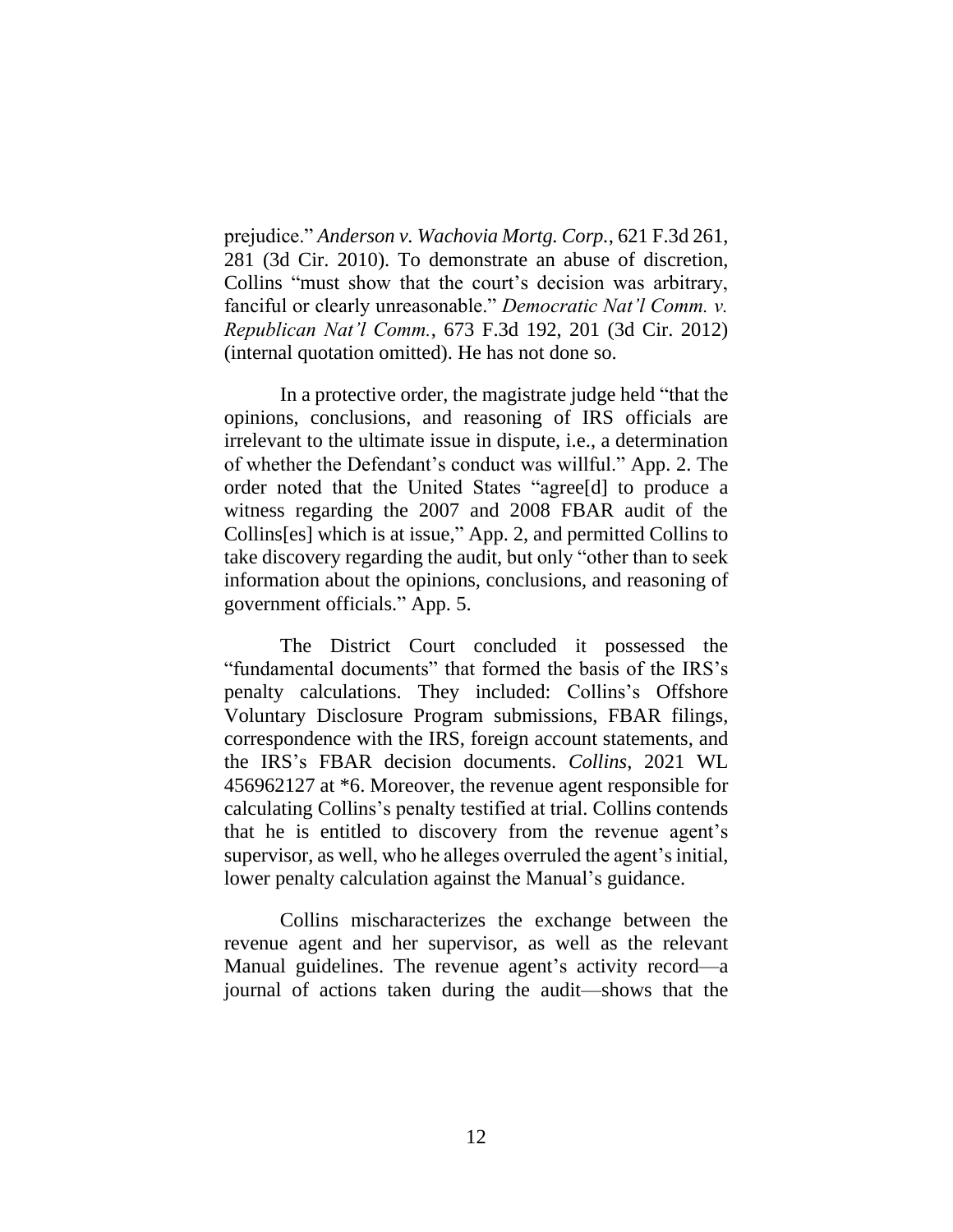supervisor felt the agent's penalty determination was "too low" or expressed disagreement with its value, *see, e.g.*, App. 632– 37 (entries for 2/17/15, 5/1/15, 5/7/15, and 6/25/15), but Collins still received a penalty determination well below the original mitigated value. Far from depriving the revenue agent of her due discretion, as Collins alleges, the Manual's guidelines on FBAR penalty mitigation require an agent to "make [the FBAR penalty] determination with the written approval of that [agent's] manager." App. 629. The supervisor was empowered to reject the revenue agent's proposal as too low before the agent selected an appropriate penalty. So the record demonstrates the IRS adhered to its own guidelines, and even Collins concedes the IRS does not act arbitrarily when it follows the Manual. In sum, Collins cannot show any prejudice regarding the scope of his discovery.

#### V

Finally, Collins challenges the District Court's addition of interest and a failure-to-pay penalty under the Federal Claims Collection Act. Collins contends that, if his other arguments are rejected, he should owe \$308,064 plus 1% interest accruing from March 15, 2021—the date the District Court entered judgment—pursuant to 28 U.S.C. § 1961. Whether the provisions of the Collection Act at 31 U.S.C. § 3717 apply to the FBAR penalty is a question of law subject to de novo review. *Abraham v. St. Croix Renaissance Grp., L.L.L.P.*, 719 F.3d 270, 275 n.5 (3d Cir. 2013).

The Bank Secrecy Act offers no independent authority for the Government to collect additional failure-to-pay penalties on FBAR penalties through the Collection Act. *See* 31 U.S.C. § 5321(b). Accordingly, Collins contends the Collection Act's application is ambiguous, and the canon of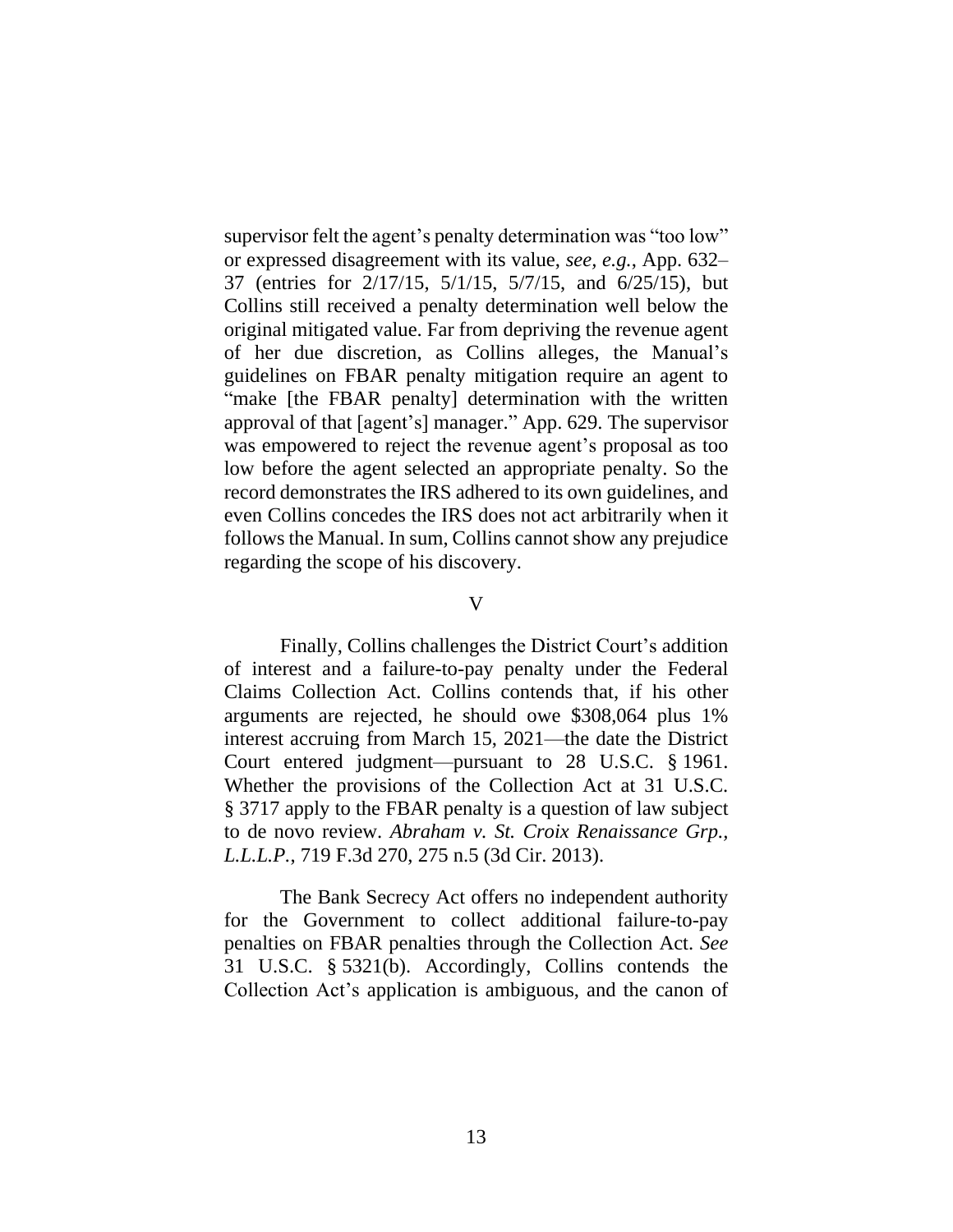strict construction of revenue statutes dictates resolution of ambiguity in the taxpayer's favor. Collins also cites our *Bedrosian* decision to argue that the FBAR penalty is a tax that is statutorily untethered from the Collection Act. *Bedrosian*, 912 F.3d at 151 ("Our take is the FBAR statute is part of the IRS's machinery for the collection of federal taxes; thus it is an act 'providing for internal revenue.'").

But even if the FBAR provision is a revenue statute for jurisdictional purposes, the FBAR penalty is not a tax within the statutory context of failure-to-pay penalties of the Collection Act. The Collection Act provides for interest and late-payment penalties on "debt[s]," 31 U.S.C. § 3717(a), (e), which are defined as "any amount of funds or property that has been determined by an appropriate official of the Federal Government to be owed to the United States." *Id.* § 3701(b)(1). This includes "any fines or penalties assessed by an agency." *Id.* § 3701(b)(1)(F). The interest and late-payment penalty provisions of § 3717, however, do not apply to debts under "the Internal Revenue Code of 1986 (26 U.S.C. 1 *et seq.*)." 31 U.S.C. § 3701(d)(1).

Unfortunately for Collins, his FBAR penalty is not a debt under the Internal Revenue Code; it arises under 31 U.S.C. § 5321(a)(5) for a violation of the Bank Secrecy Act. As a nontax debt, the FBAR penalty falls within the auspices of the Collection Act. *See* 31 U.S.C. § 3701(a)(8) (defining "nontax" debts as any debts "other than [debts] . . . under the Internal Revenue Code of 1986."). *Bedrosian* should not be read to hold otherwise. *Cf. Bedrosian*, 912 F.3d at 151 (concluding only that the Bank Secrecy Act penalties "'provid[e] for internal revenue' within the meaning of [the jurisdictional statute] 28 U.S.C. §  $1295(a)(2)$ ").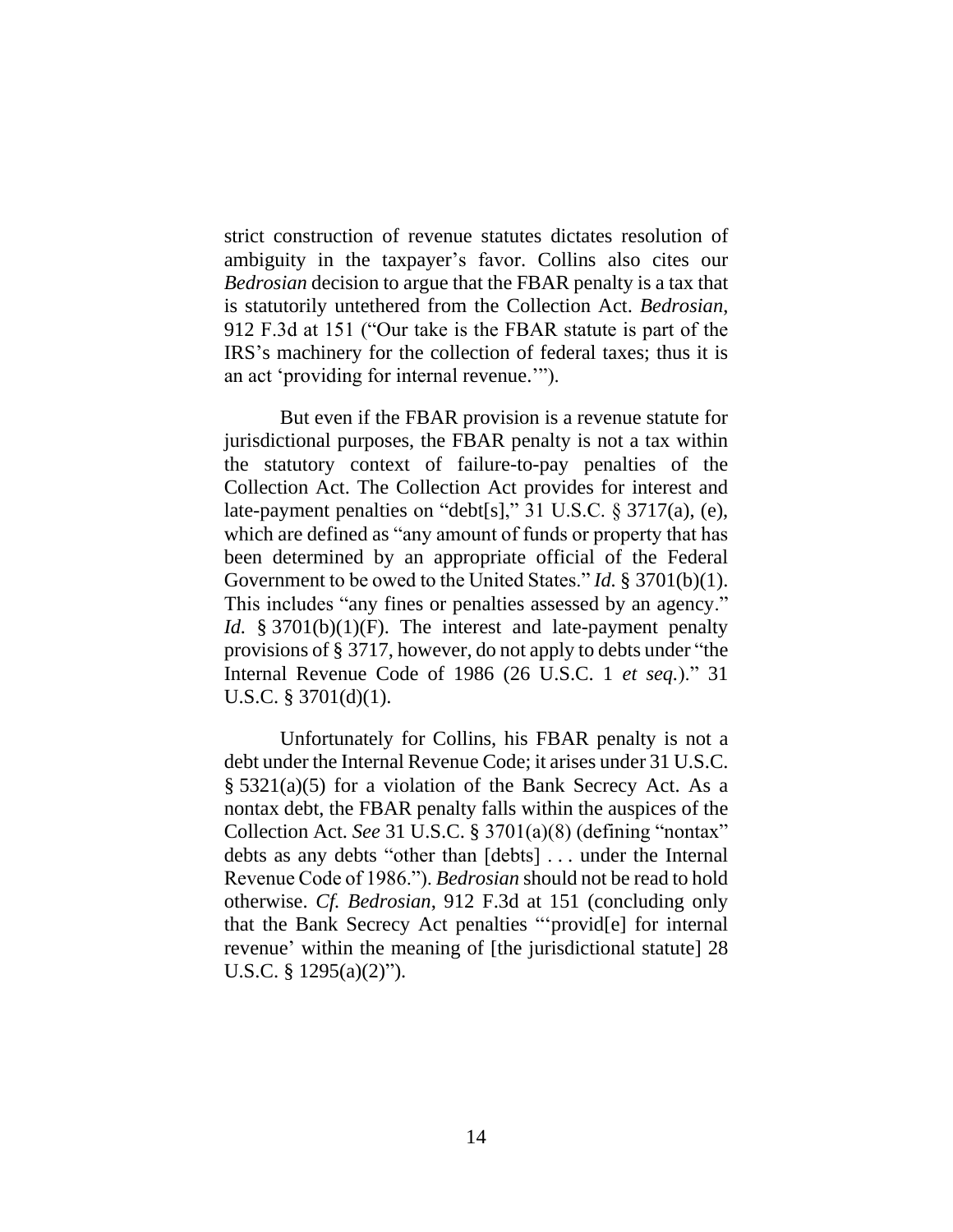Collins sees ambiguity where there is none. The provisions of the Collection Act apply unless another statute "explicitly fixes the interest or charges" on a particular type of federal claim, in which case the more specific statute governs. *United States v. Hyundai Merch. Marine Co., Ltd.*, 172 F.3d 1187, 1192 (9th Cir. 1999) (emphasis omitted) (quoting 31 U.S.C.  $\S 3717(g)(1)$ . Since the Bank Secrecy Act does not fix interest or similar charges, or otherwise deprive § 3717 of its effect, § 3717 controls—and requires—the imposition of prejudgment interest and penalties on the debt Collins owes to the United States.

Collins further argues that imposing the 7% interest and failure-to-pay penalty pre-judgment is unjust, as the rules pertaining to taxpayer challenges to FBAR claims were "Kafkaesque" before *Bedrosian* clarified jurisdictional questions in 2018. Collins Br. 61. He points to pre-*Bedrosian*  uncertainty over whether his route to judicial challenge lies through full or partial payment of his penalty, and whether he should have filed in a federal district court or the Court of Federal Claims. Collins's uncertainty over the proper judicial forum, however, does not create statutory ambiguity regarding the Collection Act's application. Nor is his decision not to prepay his FBAR penalty reason to disregard the Collection Act. The accumulation of pre-judgment interest is a risk inherent in that litigation strategy. There is no basis now to excuse Collins from the consequences of his own choice. Because the Government timely filed suit to reduce the assessment to judgment, interest and penalties under § 3717 are appropriate.

Collins's argument that the Collection Act failure-topay penalty applies only to claims or debts, but not judgments, fares no better. There is no basis to conclude § 3717 ceases to apply to a "debt" once that debt is reduced to judgment. Section